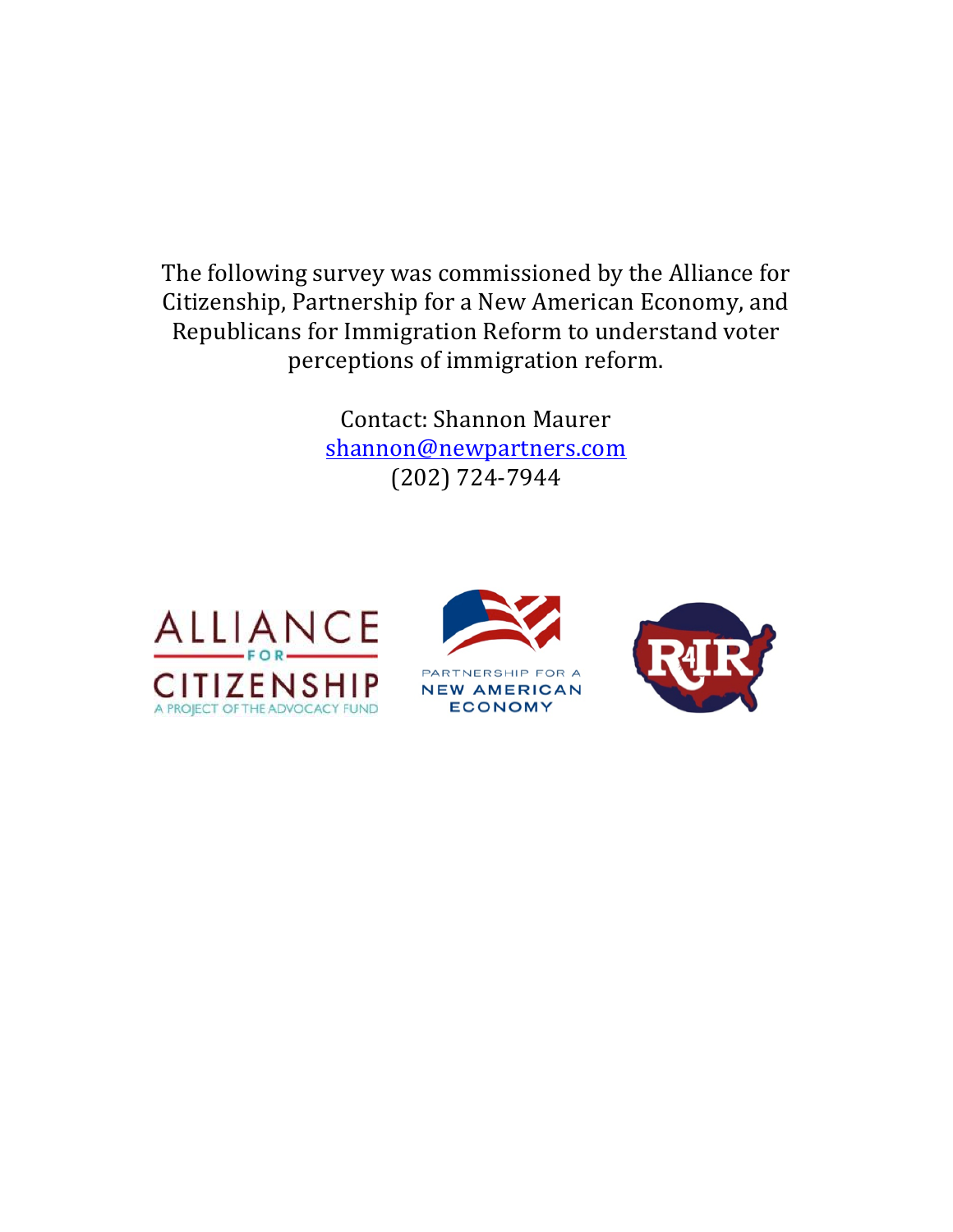

## **Virginia Immigration Poll Toplines**

Conducted: June 4-5, 2013 Respondents: 500 Margin of Error: +/-4.38%

## **Results:**

**Q:** There is bipartisan immigration reform legislation being debated in Washington. The bill would secure our borders, block employers from hiring undocumented immigrants, and make sure that undocumented immigrants already in the U.S. with no criminal record register for legal status. If a long list of requirements is met over more than a decade, it provides eligibility for a path to citizenship. Would you support or oppose this proposal?

| <b>Strongly Support</b> | 32%  |
|-------------------------|------|
| Somewhat Support        | 31%  |
| Somewhat Oppose         | 11%  |
| <b>Strongly Oppose</b>  | 8%   |
| Not sure                | 18%  |
| Total                   | 100% |

**Q:** Do you support or oppose an immigration reform plan that ensures undocumented immigrants currently living in the U.S. pay a penalty, learn English, pass a criminal background check, pay taxes, and wait a minimum of thirteen years before they can be eligible for citizenship?

| <b>Strongly Support</b> | 43%  |
|-------------------------|------|
| Somewhat Support        | 26%  |
| Somewhat Oppose         | 13%  |
| <b>Strongly Oppose</b>  | 12%  |
| Not sure                | 6%   |
| Total                   | 100% |

**Q:** Would you be more likely or less likely to vote for an elected official who votes for this legislation?

| More Likely                 | 60%  |
|-----------------------------|------|
| Less Likely                 | 23%  |
| Would not make a difference | 17%  |
| Total                       | 100% |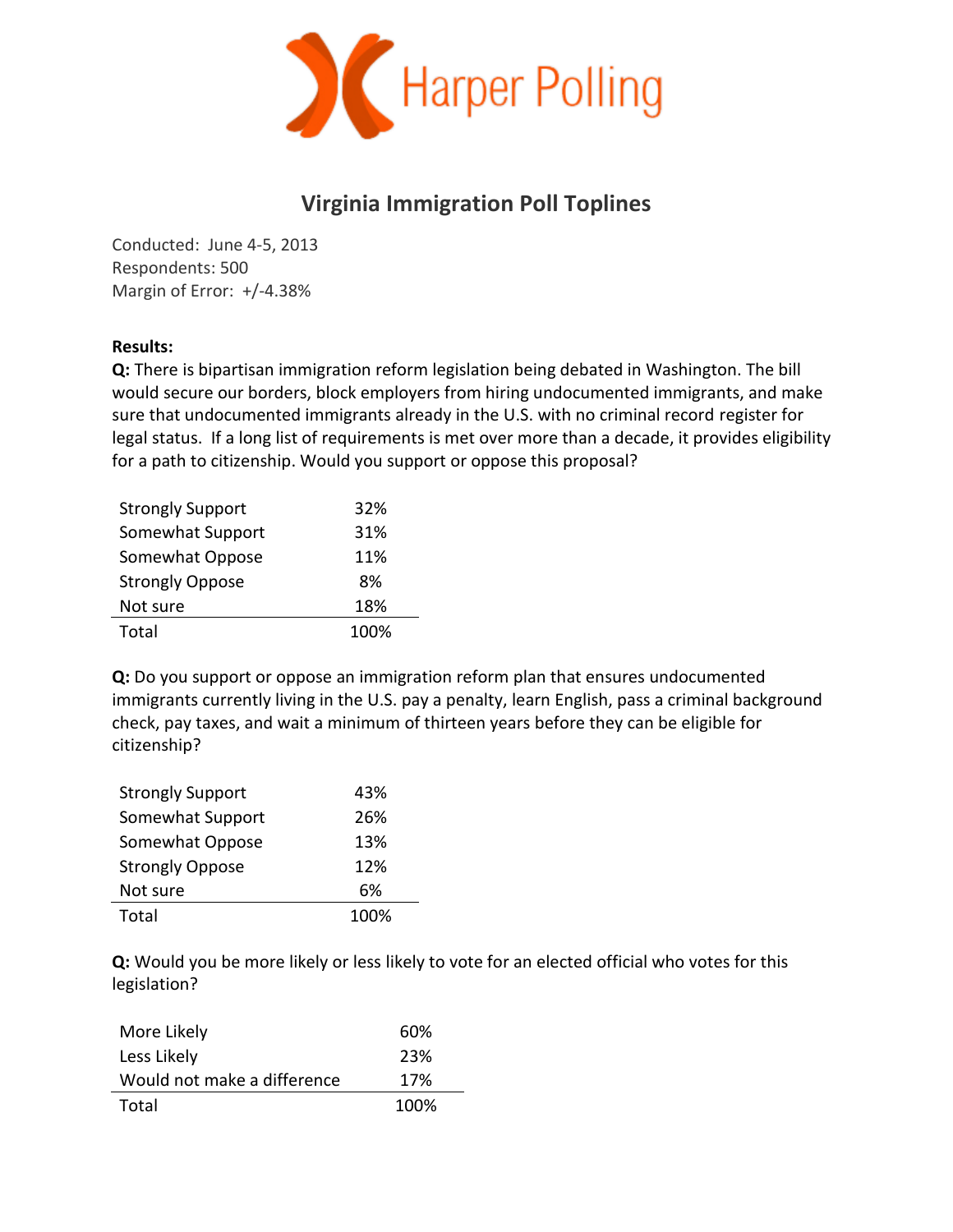**Q:** Now, I'm going to read you a statement. Please tell me whether you agree or disagree. My Senator should support this legislation because everyone agrees our immigration system is broken and this bill is tough, but fair. It would tighten border security, crack down on employers who hire undocumented immigrants and solve this problem once and for all.

| <b>Strongly Agree</b>    | 52%  |
|--------------------------|------|
| Somewhat Agree           | 26%  |
| Somewhat Disagree        | 10%  |
| <b>Strongly Disagree</b> | 8%   |
| Not sure                 | 4%   |
| Total                    | 100% |

**Q:** How important is it that the U.S. fix its immigration system this year?

| Very Important       | 65%  |
|----------------------|------|
| Somewhat Important   | 21%  |
| Not Too Important    | 10%  |
| Not Important At All | 3%   |
| Not sure             | 1%   |
| Total                | 100% |

## **Demographics:**

| Gender                |      |  |
|-----------------------|------|--|
| Female                | 53%  |  |
| Male                  | 47%  |  |
| Total                 | 100% |  |
|                       |      |  |
| Age                   |      |  |
| 18 to 35              | 19%  |  |
| 36 to 50              | 20%  |  |
| 51 to 65              | 38%  |  |
| 66 and older          | 23%  |  |
| Total                 | 100% |  |
|                       |      |  |
| <b>Race/Ethnicity</b> |      |  |
| White                 | 72%  |  |
| Black                 | 18%  |  |
| Hispanic              | 2%   |  |
|                       |      |  |

| Anything Else | 8%   |
|---------------|------|
| Total         | 100% |